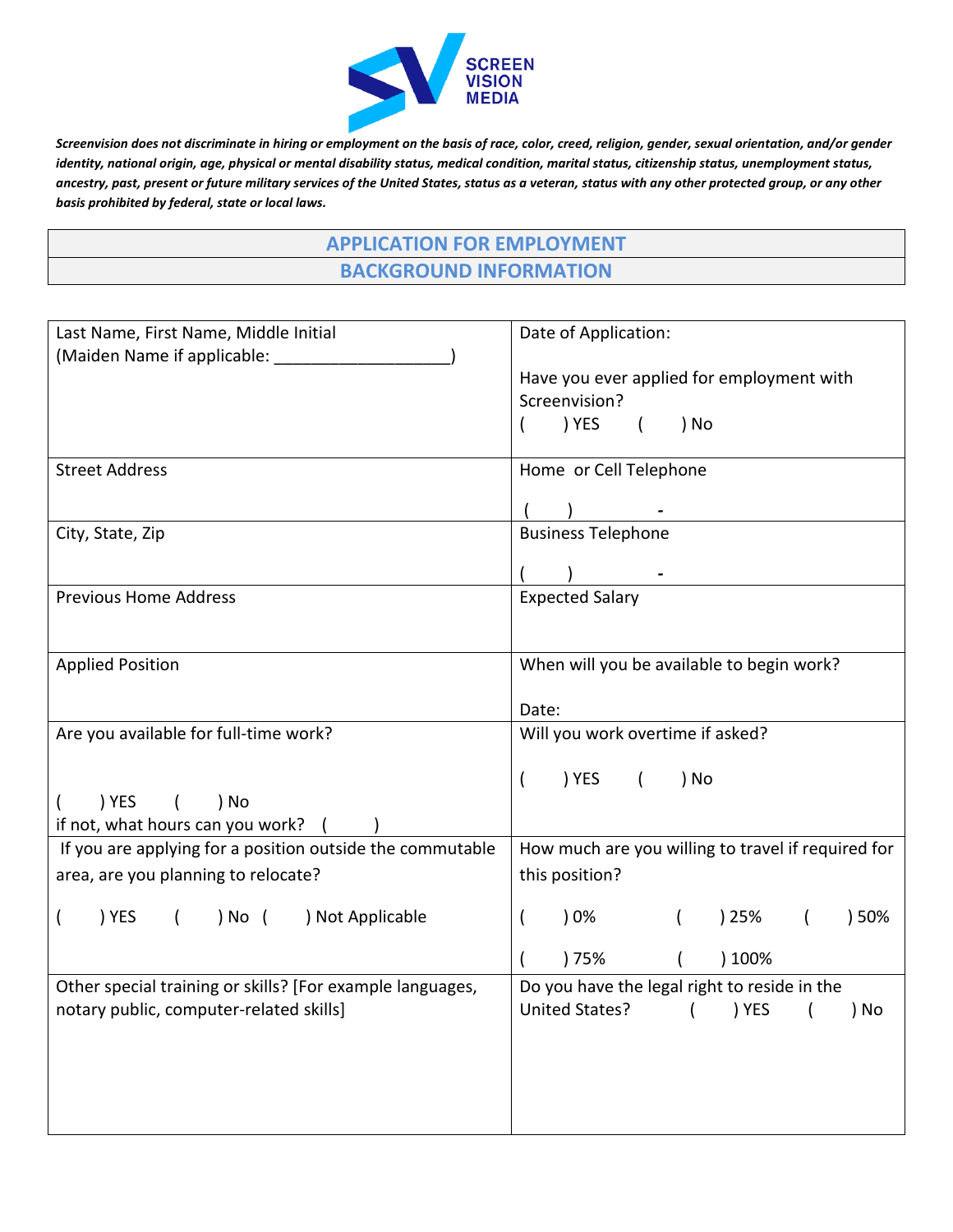| Are you a U.S. citizen or authorized to be legally employed<br>on an ongoing basis in the U.S. based on your visa or<br>immigration status? (<br>) YES<br>) No |                | Will you now or in the future require sponsorship<br>for employment visa status; e.g., H-1B status?<br>) YES<br>) No<br>Please Note:<br>Screenvision, in its sole discretion determines which<br>positions are eligible for sponsorship based on business<br>unit, level and/or job responsibilities. Sponsorship<br>decisions are based on job-related applicable immigration<br>laws, not an applicant's national origin, citizenship or other<br>protected characteristics |                     |                 |                     |
|----------------------------------------------------------------------------------------------------------------------------------------------------------------|----------------|-------------------------------------------------------------------------------------------------------------------------------------------------------------------------------------------------------------------------------------------------------------------------------------------------------------------------------------------------------------------------------------------------------------------------------------------------------------------------------|---------------------|-----------------|---------------------|
|                                                                                                                                                                |                |                                                                                                                                                                                                                                                                                                                                                                                                                                                                               |                     |                 |                     |
|                                                                                                                                                                |                | <b>EDUCATION</b>                                                                                                                                                                                                                                                                                                                                                                                                                                                              |                     |                 |                     |
| In the following                                                                                                                                               | <b>Address</b> | Course of                                                                                                                                                                                                                                                                                                                                                                                                                                                                     | <b>No. of Years</b> | <b>Did You</b>  | Degree or           |
| sections, please                                                                                                                                               |                | <b>Study</b>                                                                                                                                                                                                                                                                                                                                                                                                                                                                  | <b>Completed</b>    | Graduate?       | <b>Diploma</b>      |
| complete any                                                                                                                                                   |                |                                                                                                                                                                                                                                                                                                                                                                                                                                                                               |                     |                 | received            |
|                                                                                                                                                                |                |                                                                                                                                                                                                                                                                                                                                                                                                                                                                               |                     | [Y/N]           |                     |
|                                                                                                                                                                |                |                                                                                                                                                                                                                                                                                                                                                                                                                                                                               |                     |                 |                     |
| information which is                                                                                                                                           |                |                                                                                                                                                                                                                                                                                                                                                                                                                                                                               |                     | If yes, year of | [Y/N]               |
| not contained in your<br>résumé                                                                                                                                |                |                                                                                                                                                                                                                                                                                                                                                                                                                                                                               |                     | Graduation*     | <b>What Degree?</b> |
| <b>School Name</b>                                                                                                                                             |                |                                                                                                                                                                                                                                                                                                                                                                                                                                                                               |                     |                 |                     |
| Graduate                                                                                                                                                       |                |                                                                                                                                                                                                                                                                                                                                                                                                                                                                               |                     |                 |                     |
| College                                                                                                                                                        |                |                                                                                                                                                                                                                                                                                                                                                                                                                                                                               |                     |                 |                     |
| <b>Business/Trade/Technical</b>                                                                                                                                |                |                                                                                                                                                                                                                                                                                                                                                                                                                                                                               |                     |                 |                     |
| <b>High School</b>                                                                                                                                             |                |                                                                                                                                                                                                                                                                                                                                                                                                                                                                               |                     |                 |                     |
| *Please note: disclosure of your graduation years is voluntary and choosing not to answer will have no impact on your                                          |                | application.                                                                                                                                                                                                                                                                                                                                                                                                                                                                  |                     |                 |                     |
|                                                                                                                                                                |                | <b>EMPLOYMENT HISTORY</b>                                                                                                                                                                                                                                                                                                                                                                                                                                                     |                     |                 |                     |
| List present position first. If you were employed under another name, please give the name and indicate which                                                  |                |                                                                                                                                                                                                                                                                                                                                                                                                                                                                               |                     |                 |                     |
| place(s) of employment this name was used.                                                                                                                     |                | $\mathbf{1}$                                                                                                                                                                                                                                                                                                                                                                                                                                                                  |                     |                 |                     |
| <b>Company Name</b>                                                                                                                                            |                |                                                                                                                                                                                                                                                                                                                                                                                                                                                                               | Position/Duties     |                 |                     |
| Address                                                                                                                                                        |                |                                                                                                                                                                                                                                                                                                                                                                                                                                                                               |                     |                 |                     |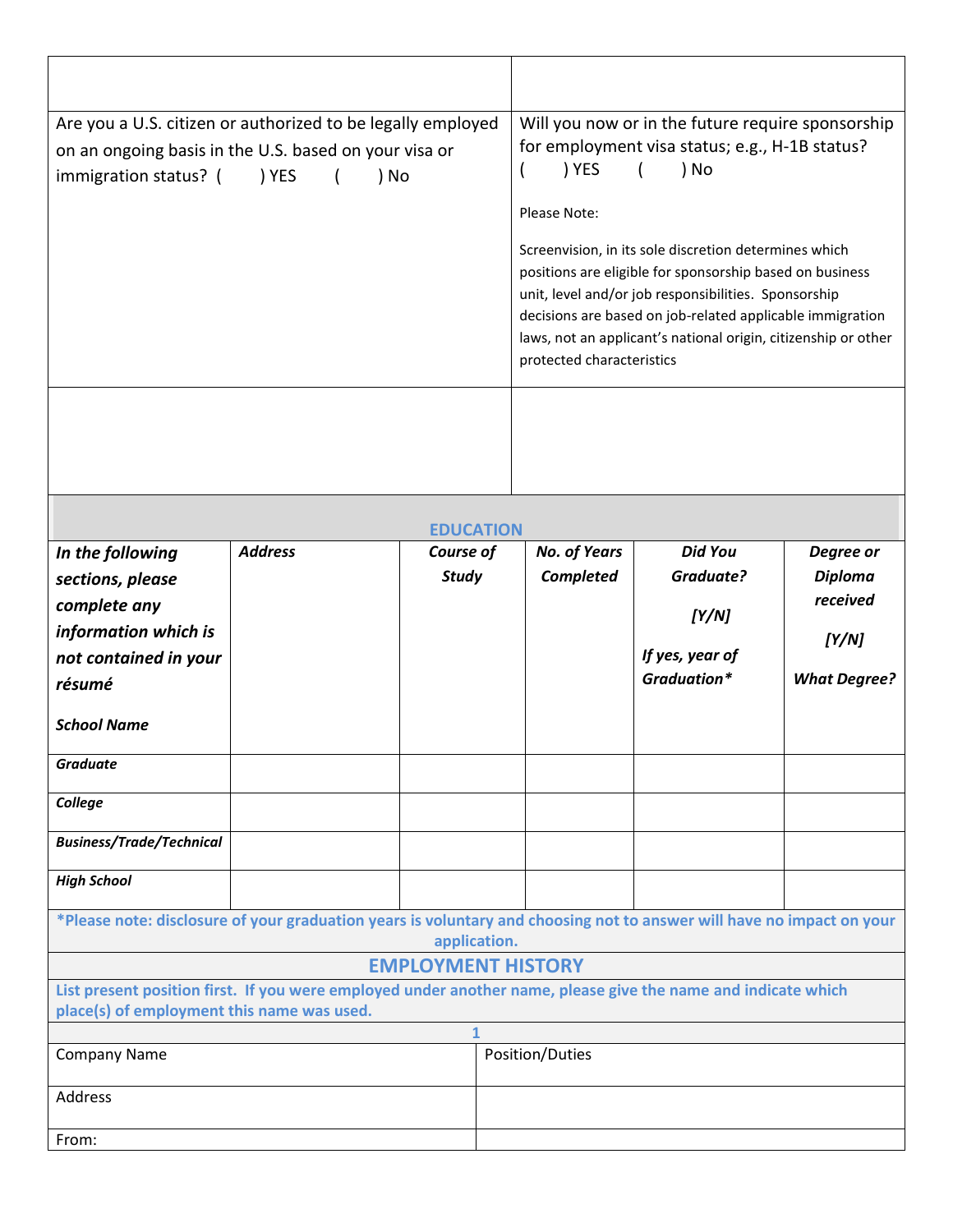| To:                                                                                 |                         |
|-------------------------------------------------------------------------------------|-------------------------|
|                                                                                     |                         |
| <b>Supervisors Name:</b>                                                            |                         |
| Contact Number:                                                                     |                         |
| Reason for Leaving:                                                                 | <b>Base Salary</b>      |
|                                                                                     | Starting:               |
|                                                                                     | Current:                |
|                                                                                     |                         |
| <b>Company Name</b>                                                                 | Position/Duties         |
| Address                                                                             |                         |
| From:                                                                               |                         |
| To:                                                                                 |                         |
| <b>Supervisors Name:</b>                                                            |                         |
| Contact Number: (                                                                   |                         |
| Reason for Leaving:                                                                 | <b>Base Salary</b>      |
|                                                                                     |                         |
|                                                                                     | Starting:               |
|                                                                                     | Current:                |
|                                                                                     | $\overline{\mathbf{3}}$ |
| <b>Company Name</b>                                                                 | Position/Duties         |
| Address                                                                             |                         |
| From:                                                                               |                         |
| To:                                                                                 |                         |
| <b>Supervisors Name:</b>                                                            |                         |
| Contact Number:                                                                     |                         |
|                                                                                     |                         |
| Reason for Leaving:                                                                 | <b>Base Salary</b>      |
|                                                                                     | Starting:               |
|                                                                                     | Current:                |
|                                                                                     | 4                       |
| <b>Company Name</b>                                                                 | Position/Duties         |
| Address                                                                             |                         |
|                                                                                     |                         |
| From:                                                                               |                         |
| To:                                                                                 |                         |
| <b>Supervisors Name:</b>                                                            |                         |
| Contact Number: (                                                                   |                         |
| $\left( \begin{array}{ccc} \end{array} \right)$ -                                   |                         |
| Reason for Leaving:                                                                 | <b>Base Salary</b>      |
|                                                                                     | Starting:               |
|                                                                                     | Current:                |
|                                                                                     | <b>PERSONAL</b>         |
| Have you served in the Armed Forces of the United States: ( ) Yes ( ) No            |                         |
|                                                                                     |                         |
|                                                                                     |                         |
| Date Obligation Completed: _______________                                          |                         |
| Describe any training received relevant to the position for which you are applying: |                         |
|                                                                                     |                         |
|                                                                                     |                         |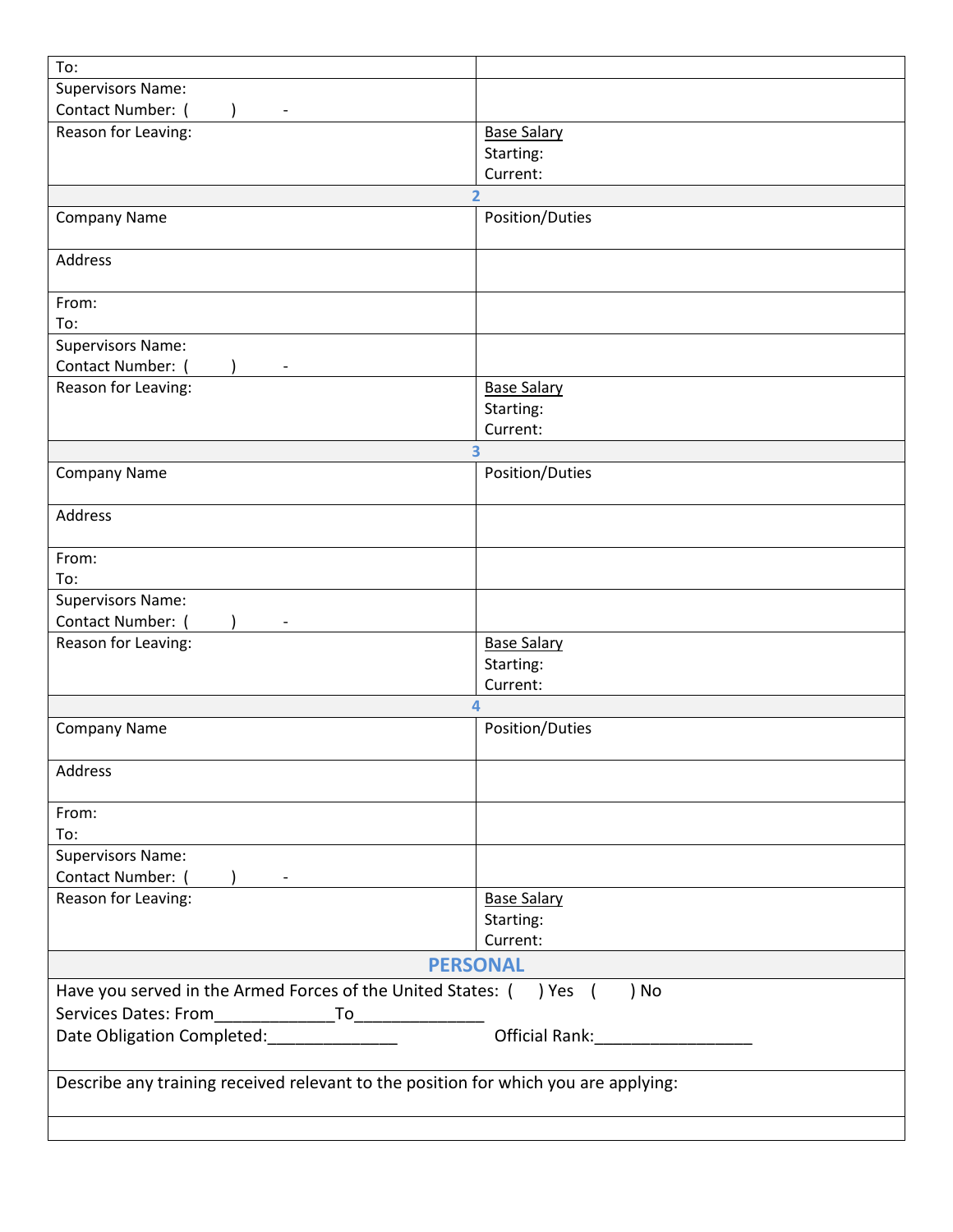If the job requires, do you have a valid driver's license, personal car and proof of car insurance? ( ) Yes ( ) No If "No", please explain in full:

**I certify that the statements made in this application are true and correct to the best of my knowledge. I understand that Screenvision will investigate all statements contained in this application and I authorize Screenvision and/or its representatives to conduct any investigation of my personal history, educational background, military background, criminal records, litigation history and/or credit records through an investigative agency. I also agree to release Screenvision and its representatives from any liability arising from such investigation, and I understand that any false statements on this application are grounds for dismissal or the withdrawal of any offer of employment. I understand that I will also be asked to provide original documentation establishing lawful employment authorization, and to certify to such, as required under the Immigration Reform and Control Act of 1986. Screenvision may contact my previous and current employers for references.**

**I understand that any offer of employment made to me by Screenvision, whether accepted or not, is contingent upon Screenvision's investigation of this application, including the results of a reference check.**

**Additionally, I understand that nothing contained in the employment application or in the granting of an interview is intended to lead to or create an employment contract between Screenvision and myself either for employment or for the providing of any benefit. No promise or guarantee is binding upon Screenvision unless made in writing. If an employment relationship is established, I understand that such employment shall be "at will" and I have the right to terminate my employment at any time for any reason or for no reason and that Screenvision has the same right. A scanned, faxed or pdf copy of this authorization shall be considered as effective and valid as the original.**

**Privacy policy: By submitting my information, I am consenting to Screenvision's privacy policy which I have viewed at: http://www.screenvision.com/terms-and-conditions**

**I have read and understand the above statement concerning my application for employment.**

| <b>Applicant Signature:</b>         | Date: |
|-------------------------------------|-------|
| <b>REFERENCES FOR: (Print Name:</b> |       |